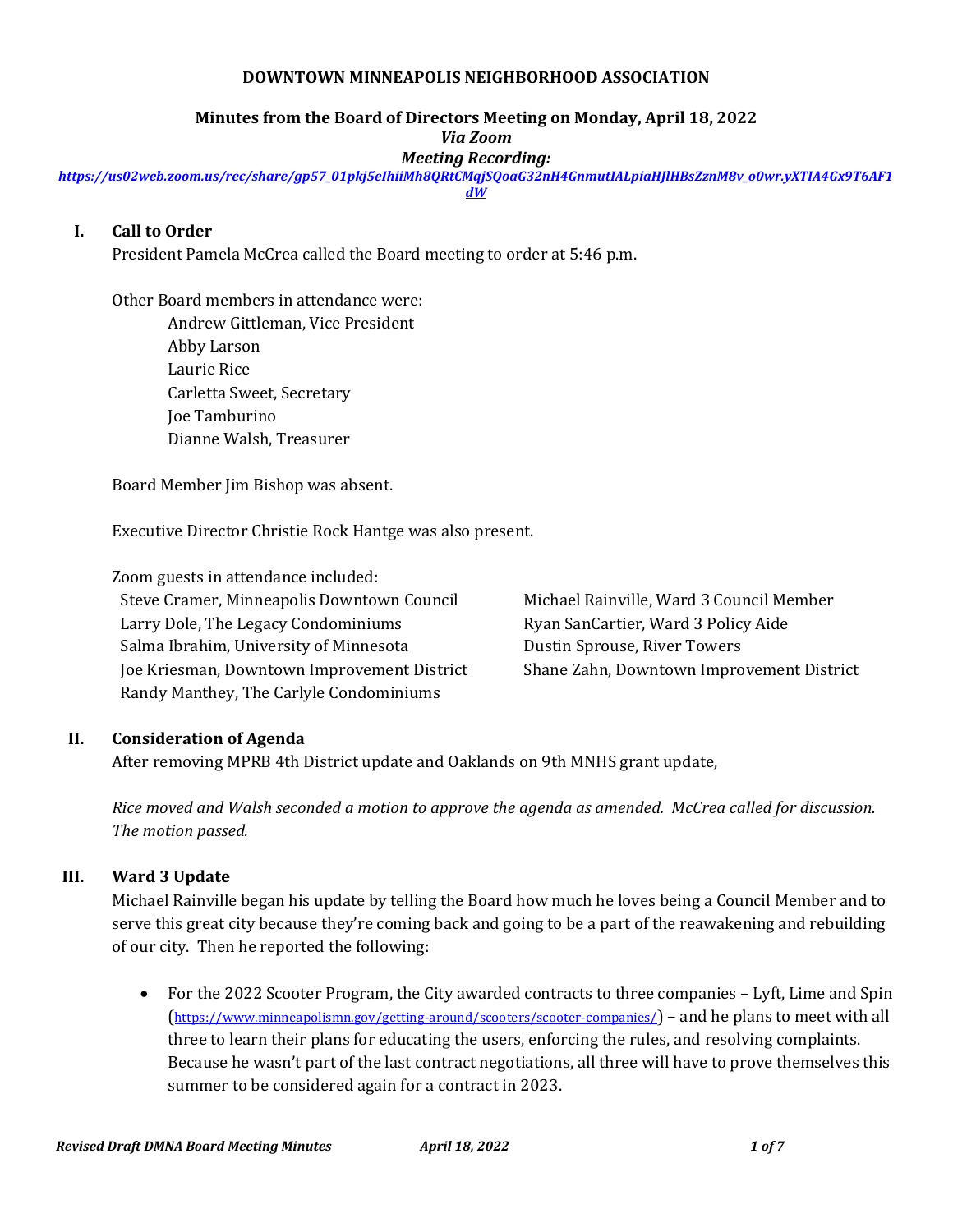• He's working with some condo residents in the Mill District to organize a fundraiser to hire a beat officer to work out of the Police Safety Center at The Vicinity, 205 Park Avenue (<http://millcitytimes.com/news/dmna-announces-opening-of-police-safety-center-at-the-vicini.html>). He's done this successfully across the river at the Precinct 2 East Hennepin Substation for 21 years because the reality is there's not going to be officers to patrol the neighborhood on foot. They're shooting for June 1st and he has a commitment from Inspector Peterson to find the officers to patrol the neighborhood, especially around Gold Medal Park so that it doesn't become a drug market. The anticipated financial need is between \$20,000 and \$25,000, and the extra patrols would happen 3-4 days a week in the later afternoon hours and evenings.

McCrea asked Rainville to use an online fundraising software ([https://www.capterra.com/sem](https://www.capterra.com/sem-compare/fundraising-software/)[compare/fundraising-software/](https://www.capterra.com/sem-compare/fundraising-software/)) that the DMNA can adapt to its needs to make it easy to donate and is accessible to the entire community.

• After McCrea shared what the DMNA is doing about public safety, which is being led by Joe Bishop, Rainville asked to speak to him about work he's doing with the Nicollet Island East Bank Neighborhood Association (<https://www.niebna.com/>) to develop a Neighborhood Engagement Plan using their NRP funds. It involves having a civilian worker accompanied by a uniformed officer conduct popups outside of residential buildings serving food and beverages to talk and receive input. This has been approved by the Neighborhood and Community Relations Department.

Walsh then relayed the difficulty she and her friend had in finding an available lavatory in downtown today despite their visits to four buildings; it took speaking with a store manager to gain access. During their inquiries they were told by building staff they had been reaching out to the Mayor's Office to find out why this is occurring and how can they get residents down to shop, be comfortable so they can stay longer.

Rainville explained restrooms have become a point of security because people go in there to use drugs, overdose, and engage in sex trafficking. Walsh's situation is duly noted and he'll pass it on to the Mayor.

Steve Cramer, President and CEO of MDC-DID, added that on the bathroom side, the Downtown Improvement District's office at 651 Nicollet, Suite 105 (<https://www.mplsdid.com/contact>) in Gaviidae Common is open and has a bathroom as an option. It's been an initiative the DID has investigated but it got knocked on its backend by COVID but it has to resurface. And another piece of good news that involves downtown is the fact that a Golden Valley company ([https://www.bizjournals.com/twincities/news/2022/05/06/canteen-one-signs](https://www.bizjournals.com/twincities/news/2022/05/06/canteen-one-signs-north-loop-lease.html)[north-loop-lease.html](https://www.bizjournals.com/twincities/news/2022/05/06/canteen-one-signs-north-loop-lease.html)) is relocating 200 employees into a building adjacent to the North Loop encampment on North 5th Street that has been so problematic.

Rainville explained everyone in the encampment that wanted help got help and he has a meeting with Avivo (<https://avivomn.org/>) to plan another one because that's the way they're going to move forward to solve the problem of homelessness.

# **IV. MPRB 4th District Update**

Although Commissioner Elizabeth Shaffer was unavailable, she provided a brief email report regarding the 2022 Scooter Share Program (reference email forwarded by Randy Manthey). Scooters arrive on the streets this week. The MPRB contract with the scooter companies has not been finalized.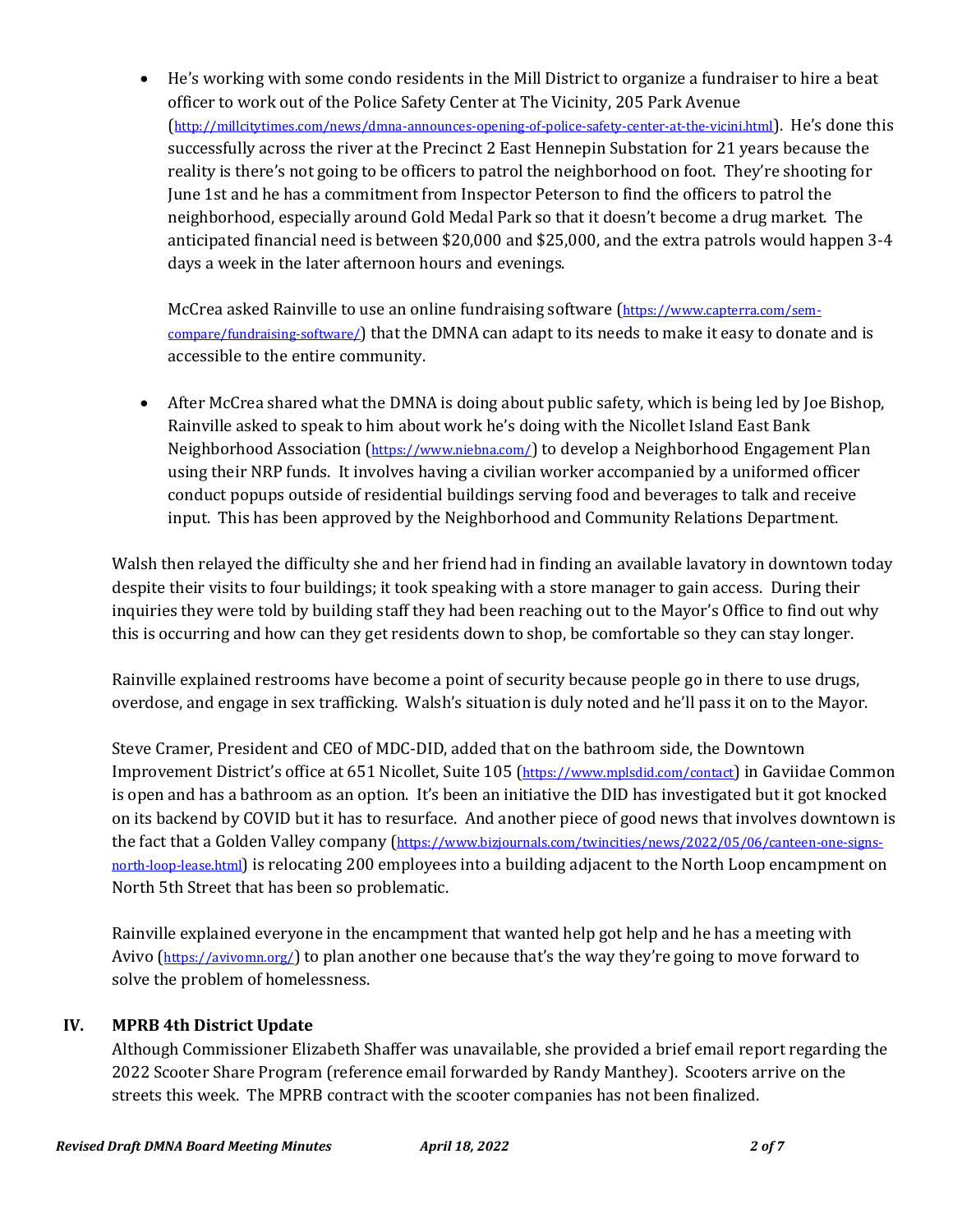# **V. Minneapolis Downtown Improvement District 2022 Safety Plan**

Steve Cramer (<https://www.linkedin.com/in/steve-cramer-4368b387>) stated they are grateful for the DMNA's support for a number of initiatives over recent years. They have implemented their full safety program from law enforcement through outreach and in between as early as ever this year. They've even committed to some initiatives they don't have fully funded because they think they're that important, and if it comes to it, they can cut back later in the year or take out of reserves, so they're grateful to talk about what the program looks like, how it will affect downtown, how it can be available in our part of downtown, and the fiscal realities.

Shane Zahn, Director of Safe Initiatives (<https://www.mplsdid.com/contact>), then gave an overview of their 2022 Safety Plan developed last year which focuses on the following five areas:

- Communications & Collaborations
- Security Presence & Response
- Activation, Vibrancy and Crime Prevention
- Livability and Street Engagement
- Advocacy for a Safer Downtown

Then Joe Kriesman, Social Impact Director, talked about where the DID is focusing its safety presence and response. The DID covers 120 blocks of the downtown community and most of the work they do with the Ambassadors (<https://www.mplsdid.com/ambassadors>) and Livability Team (<https://www.mplsdid.com/livability>) runs through the Safety Communication Center in the 1st Precinct. Next, he provided a brief update on the following initiatives:

- Safety Communication Center (open 356 days a year)
- DID Ambassadors (weekday and weekend hours)
- RadioLINK (links over 70 buildings within the 120 blocks of the downtown community)
- Livability Team
- Social Worker Outreach Program (weekdays)
- Social Impact Manager
- 21 Days of Peace
- Police Reserves (3 days a week)
- Mad Dads (Monday through Friday)
- YouthLink
- Youth Coordinating Board

Zahn then reviewed the Safety and Outreach Budget and indicated the total investment is just over \$3 million. They have secured \$2,968,000, have a funding shortfall of about \$164,000, and they are anticipating a \$100,000 contribution from the City to help offset some of the gap. They will use those dollars to help focus on response to the area at 9th Street and Nicollet Mall. Cramer and Zahn also provided some recommendations on how the DID can help address issues that arise in the Mill District. Zahn encouraged residents to use the Safety Communication Center's Operations Hotline at 612-332-1111.

Thereafter, they entertained questions from the Board.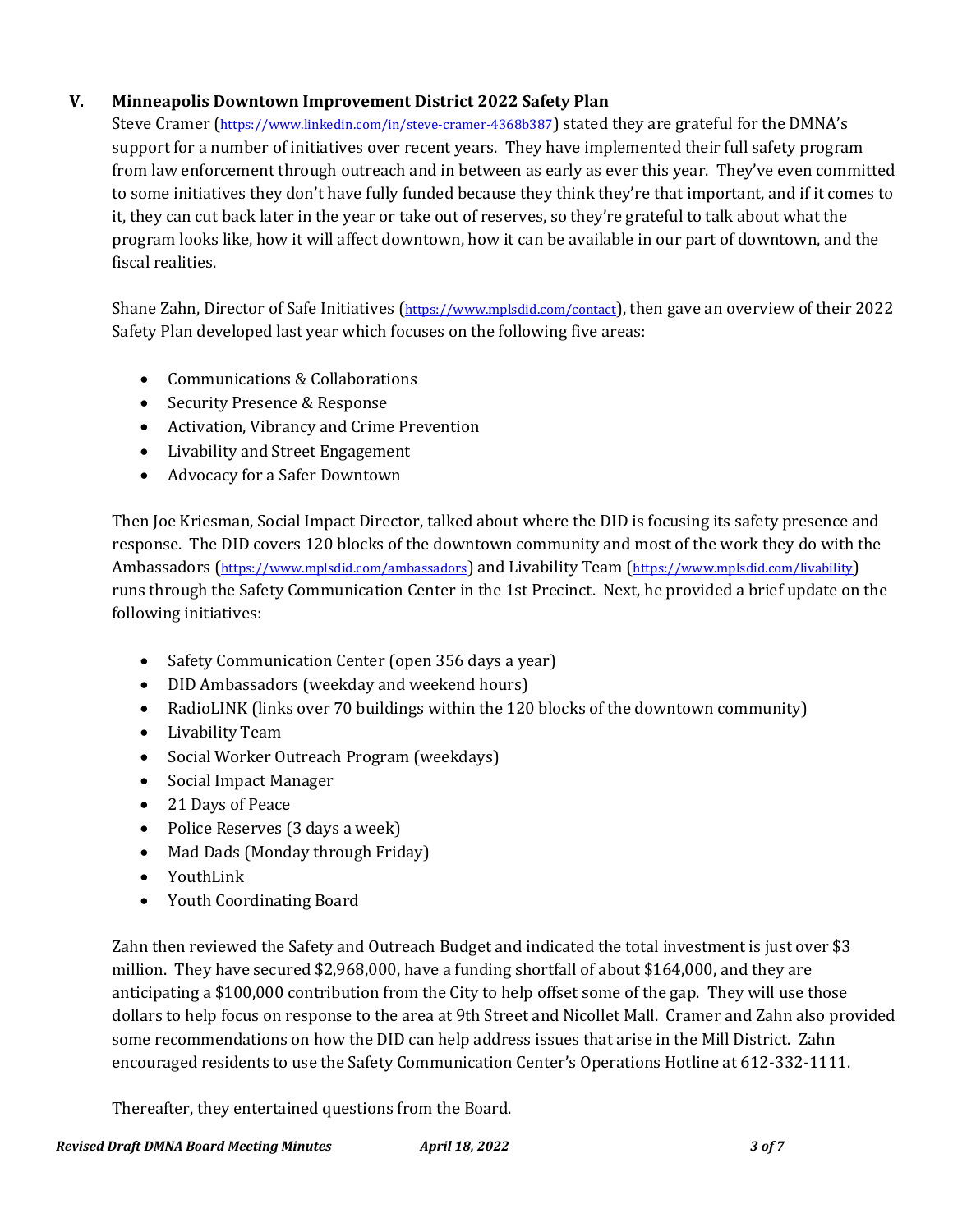Tamburino inquired about how the DID coordinates with the City's Office of Violence Prevention which has a huge budget (from \$500,000 in 2018 to over \$7 million in 2022). Zahn replied they are getting about 20 violence interrupters in downtown to help their team reset Monday through Saturday from 6 p.m. to 8 p.m., and there is more work that needs to be done in the presence and response approach as they move into the summer months. Cramer said they are hopeful that there will be more collaboration between the City and the DID moving forward.

Larson inquired about the boundaries of the DID Ambassadors versus the social workers. Zahn indicated the Ambassadors must stay on the street, while social workers are able to go into the Skyways.

Hantge advised there are \$45,000 in funds available in the DMNA's Equitable Engagement Program to support street outreach. McCrea believes channeling our money through the DID is the best bang for the buck and we've gotten our money's worth.

*Tamburino moved and Rice seconded a motion to support a contribution to the Minneapolis Downtown Improvement District's 2022 Safety and Outreach Program in an amount up to \$45,000. McCrea called for discussion. The motion passed.*

For more information, visit <https://www.mplsdid.com/page/show/7164033-did-safety-initiatives> and <https://www.minneapolis.org/safety-updates/future-of-public-safety/>.

McCrea then asked if there was any chance to resurrect the no loitering law (<https://minnesota.cbslocal.com/2015/06/22/antiquated-lurking-loitering-laws-have-long-history-in-twin-cities/>and <https://www.minnpost.com/politics-policy/2015/06/why-repeal-minneapolis-lurking-and-spitting-laws-succeeded-time/>). She and Tamburino would love to have it back. Rainville suggested she have lunch with him to further discuss.

# **VI. Oaklands on 9th MNHS Grant for Signage**

Although Elizabeth Vandam was unavailable, she provided a brief email report regarding the project. She noted that the sign is in the beginning stages of fabrication with a projected 10-week construction time. The grant proceeds are in process.

## **VII. Consent Agenda**

*Walsh moved and Rice seconded a motion to approve the consent agenda which included the F2022 Budget vs. Actual for the period ending March 31, 2022; and the Neighborhood Coordinator / Finance Coordinator staff report for March (Invoice #087); and the 2021 tax filings, including the Minnesota Charitable Organization Annual Report and the IRS Form 990. McCrea called for discussion. The motion passed.*

## **VIII. Land Use Committee Report**

In the absence of both the DMNA LUC Chair Kevin Frazell and Vice Chair L. B. Guthrie, DMNA Board Liaison Laurie Rice reported on the following projects presented at the April 12th meeting:

# **A. Four Season Hotel Liquor License Application.** General Manager Florian Riedel

(<https://www.linkedin.com/in/florian-riedel-7854168/> and<https://www.hospitalitynet.org/appointment/79022559.html>), is seeking an On-Sale liquor license application with Sunday Sales and General Entertainment License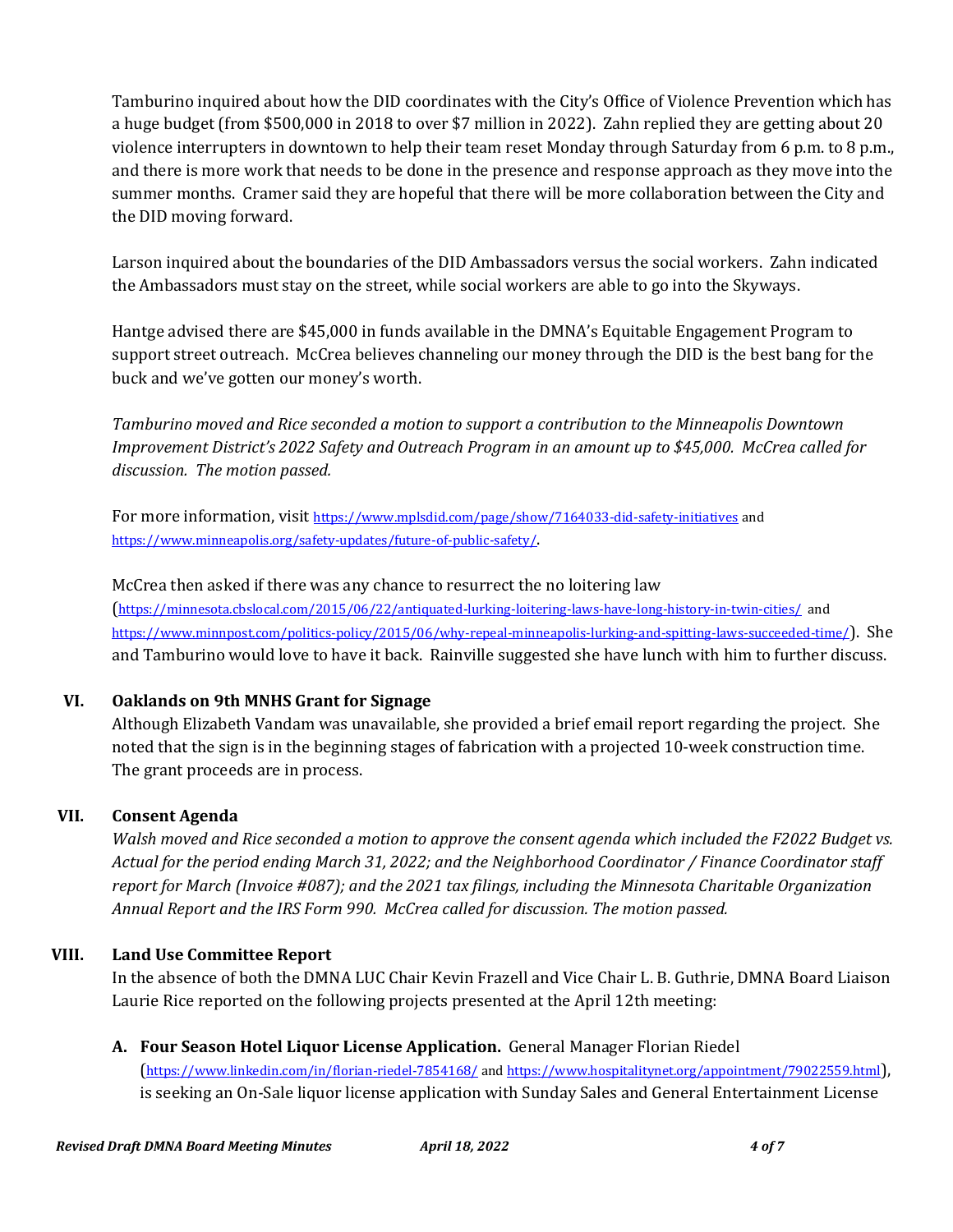for the new Four Seasons Hotel. The operations will include a 222-guest room hotel with several different event spaces, one restaurant, and two cafes within the hotel, serving food and beverages to hotel guests and the public. There is an open-air terrace on the 4th floor, "Riva Terrace", which faces the Nicollet Mall side of the building. This area will have 350 seats and a capacity of 964. They plan to offer general live entertainment throughout the hotel, including the open-air area of the 4th floor Riva Terrace.

The LUC recommended support for this On-Sale liquor license application with Sunday Sales and General Entertainment License.

**B. Ivy Hotel Liquor License Application.** Licensing Consultant Isa Marshall from Bluebonnet Consulting (<https://www.linkedin.com/in/isa-marshall-037877125/>) is seeking an On-Sale liquor license application with Sunday sales and 2 a.m. permit for the hotel lobby bar and banquet facilities. There is no outdoor/sidewalk seating. There are two restaurants located in the hotel operated by a third-party tenant with their own liquor license.

The LUC recommended support for this an On-Sale liquor license application with Sunday sales and 2 a.m. permit

**C. 2nd Street South Construction Project.** Dan Edgerton, Vice President of Community Planning at Zan Associates (<https://www.zanassoc.com/dan-edgerton>an[d https://www.linkedin.com/in/danielredgerton](https://www.linkedin.com/in/danielredgerton)) came to inform us of the resurfacing project (<https://www.minneapolismn.gov/government/projects/2nd-st-resurfacing/>). In 2023, street improvements will be made from 2nd Avenue South to 13th Avenue South ([https://www.minneapolismn.gov/media/-www-content-assets/documents/2nd-St-Bikeway-Fact-Sheet\\_1-26-22.pdf](https://www.minneapolismn.gov/media/-www-content-assets/documents/2nd-St-Bikeway-Fact-Sheet_1-26-22.pdf)).

The LUC emphasized safety issues particularly for pedestrians at the 11th Avenue and Guthrie Theater crosswalks.

*Rice moved and Walsh seconded to approve the two above-mentioned liquor license applications presented at the April 12th Land Use Committee meeting. McCrea called for discussion. The motion passed.*

The next LUC meeting will take place on Tuesday, May 3, unless there are no agenda items to review.

# **IX. President's Report**

McCrea reported on the following:

- Earth Day Cleanup is on Saturday, April 23rd, from 10 a.m. to Noon, starting at The Commons. Hantge has sent out flyers so try to have them posted in our buildings.
- The vacant Board seat will remain for the time being. If anyone has ideas about a possible candidate, please let McCrea know.
- The Civic Engagement Committee is paused for now due to lack of a Committee Chair and interest from community members.
- Andy Gittleman has offered FirstService Residential ([https://www.fsresidential.com/minnesota/](https://www.fsresidential.com/minnesota/offices/downtown-minneapolis) [offices/downtown-minneapolis](https://www.fsresidential.com/minnesota/offices/downtown-minneapolis)) and its Associates to help in planning and coordinating this year's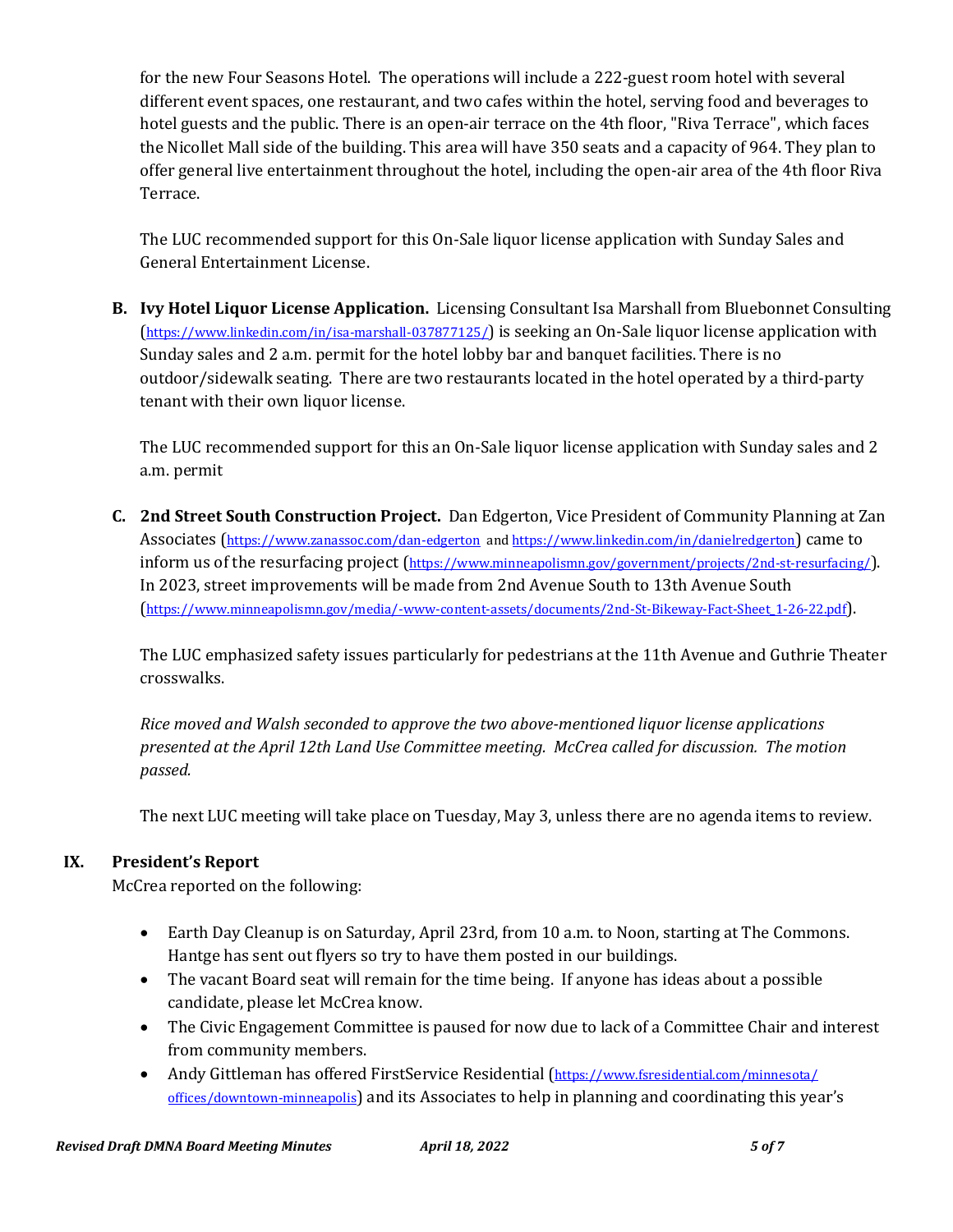National Night Out event. It will take place on Tuesday, August 2nd, 5 p.m. to 8 p.m. at The Commons. FS Residential property managers will help fundraise, plan the event, and promote the event to residents in their buildings.

#### **X. Committee Reports**

- **A. Branding.** Walsh advised we have DMNA branded items available to give away at our events this summer. She stressed that promoting the DMNA brand is the key to the future of the organization. She plans to participate in the NNO event at the DMNA booth.
- **B. Historic Signage Committee.** Walsh stated this year the committee is continuing to work on researching and writing the narratives for 20 downtown buildings with historic significance; they are expanding from the Mill District into greater downtown which will make walking there more interesting.
- **C. HOA Advisory Group.** Chair Dustin Sprouse reported on the April 12th meeting that took place via Zoom. It was well attended and included guest speakers MPD 1st Precinct Inspector Bill Peterson and Crime Prevention Specialist Renée Allen. Jim Bishop also reported on the North Loop's Neighborhood Safety Block Club. The next HOA Advisory Group meeting will take place in person on Tuesday, May 10th, 6:00 p.m. at the Legacy Condominiums.

At this point in the meeting, Council Member Rainville also talked about the Mill District Public Safety Center and his hope to get some MPD officers using the space this summer. He has been talking with Inspector Peterson about it. This is challenging, because the MPD is so short staffed. He also mentioned that he has been attending roll calls at the start of shifts at the 1st Precinct. He has been bringing community members with him to show support to the officers. This has been well received. If you would like to participate, please contact his office.

## **XI. New / Old / Other Business**

Larson asked who plans to attend the Earth Day Community Cleanup event, and asked Walsh for a DMNA branded hat.

Then she announced she's now Area Manager for Sherman Associates' downtown properties and oversees the Encore (<https://mplsencore.com/>), East End (<https://eastendmpls.com/>), The Vicinity (<https://thevicinitympls.com/>), and the Moment (<https://www.sherman-associates.com/properties/moment/>) will open this fall so she'll be posting all types of information for them.

## **XII. Next Board Meeting**

The next Board meeting date is TBD. Hantge will send out a Doodle poll to determine whether May 16th or May 23rd works best for the majority of the board.

#### **XIII. Adjournment**

There being no further business,